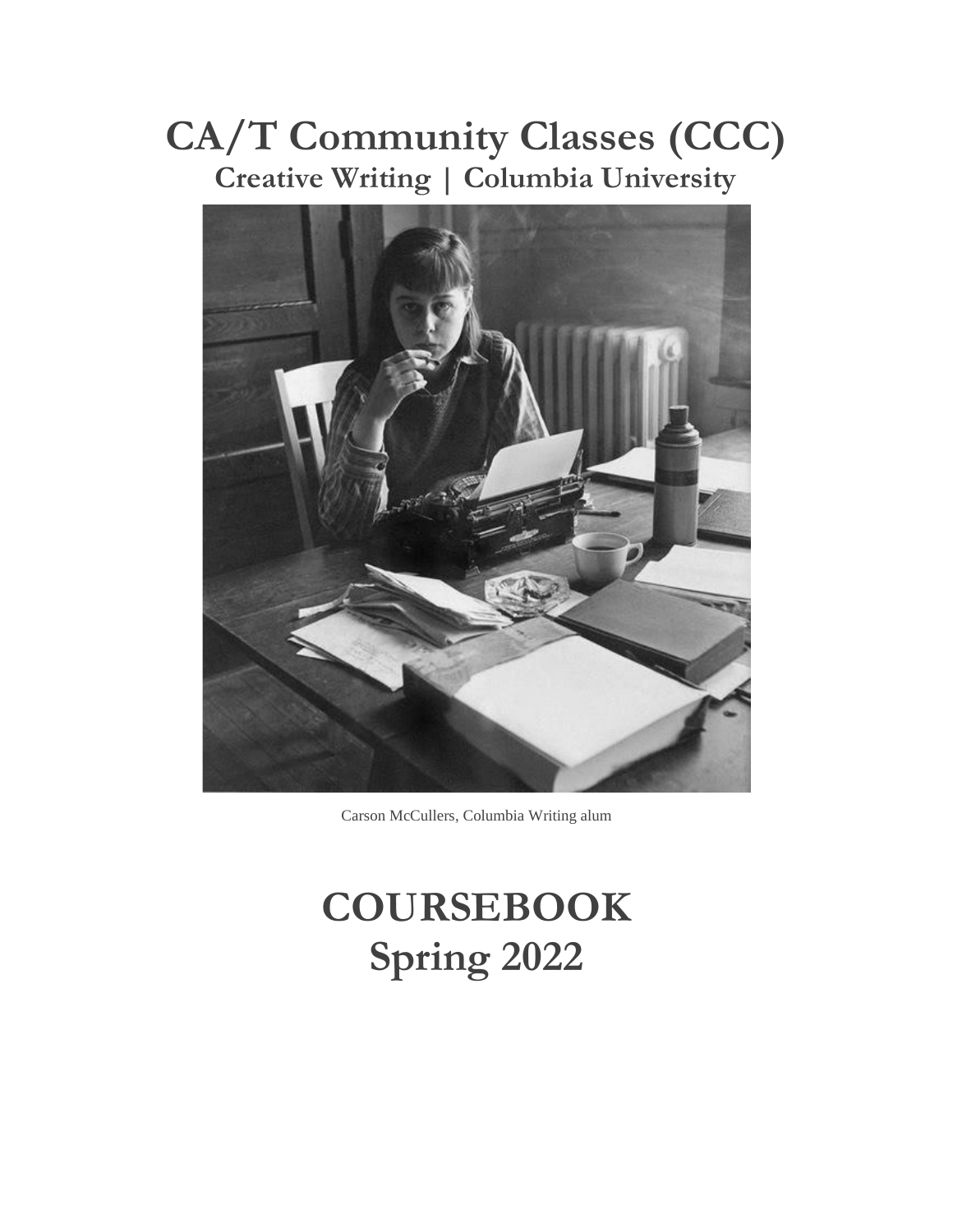# **INFORMATION**

CA/T Community Classes are free, non-credit creative writing seminars and workshops in fiction, poetry, nonfiction and cross-genre. Taught by MFA Writing Program students at Columbia University's School of the Arts, these classes are designed to facilitate discussions of literary pieces and provide a space for feedback on student work.

Courses are open to **all** current Columbia and Barnard students, staff, and affiliates and all School of the Arts alumni.

Classes meet weekly for four to six weeks, beginning on Monday, March 21<sup>st</sup>, through Sunday, May 1<sup>st</sup>. Classes are six weeks unless otherwise specified, and all classes this semester will meet **remotely over Zoom**.

# **HOW TO REGISTER:**

Classes are first come, first served. You may register for up to two (2) CCC Creative Writing courses a semester. The registration period begins on Friday, March 4<sup>th</sup> at 5PM and will close on Friday, March 11<sup>th</sup> at 5PM. Classes are capped at 12 students. Those that fill up will be specified as **waitlist only**.

To choose your classes, please fill out the <u>registration form</u>. The CCC coordinator, Rachel Raiola, will contact you the week before classes begin to inform you if have been assigned a class or placed on a waitlist. Waitlisters will be notified should a spot open up in the class.

More information is also available at: [https://arts.columbia.edu/cat/CCC.](https://arts.columbia.edu/cat/CCC)

If you have any further questions about registration, please email CCC coordinator, Rachel Raiola, at [soa-writing-ccc@columbia.edu.](mailto:soa-writing-ccc@columbia.edu) If your question pertains to a specific course, please reach out to the instructor.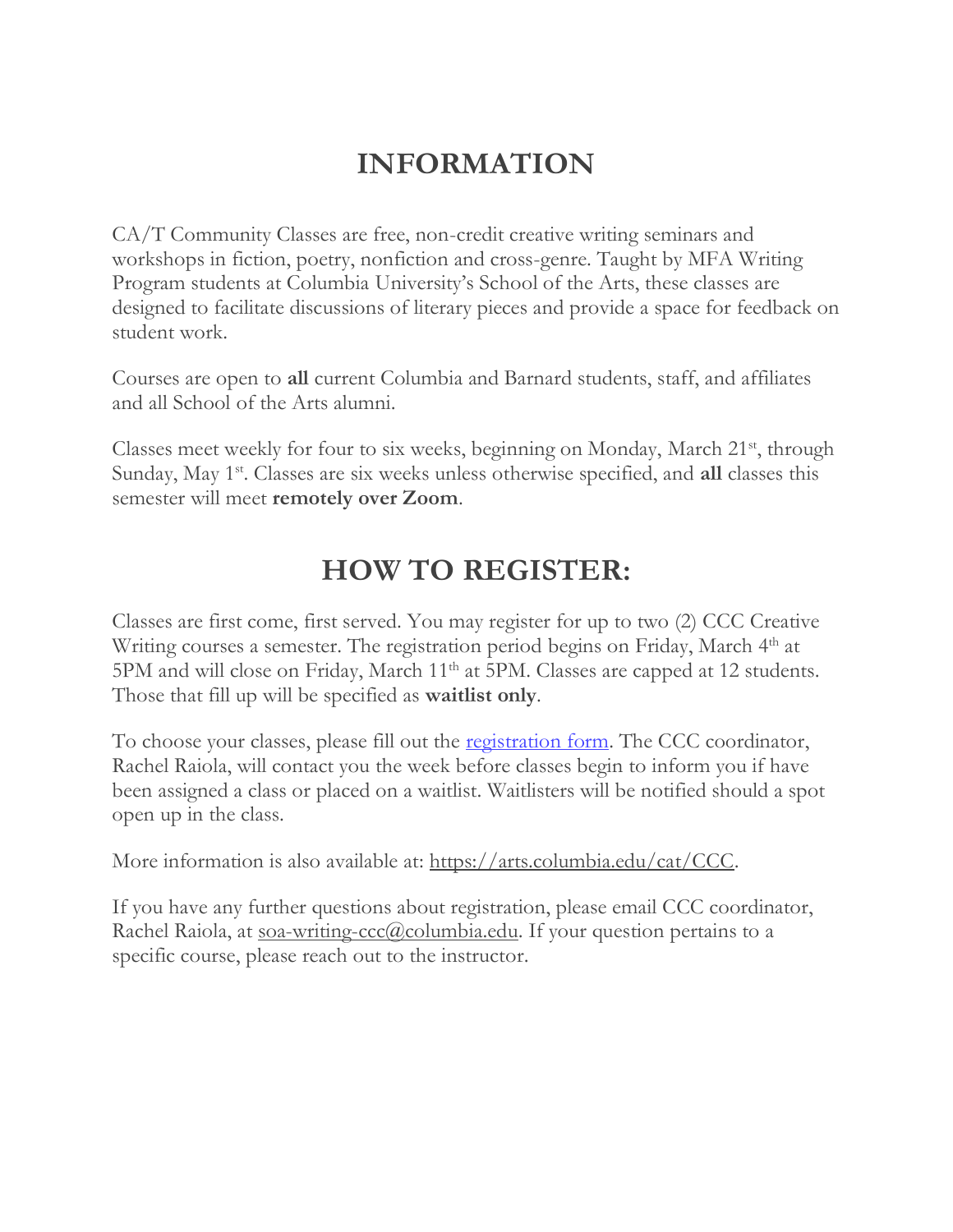# **COURSE LIST**

# **FICTION**

**GENERIC FICTION WORKSHOP | Rachel Raiola**

Mon. 9:30am-11:30am

**EXPLORING AND WRITING PLACE: FROM YOUR NEIGHBORHOOD AND BEYOND | Allison Rosa** Mon. 10:00am-12:00pm

**BEAT FOR BEAT: THE HEARTBEAT OF THE SHORT STORY | Gabrielle McAree** Mon. 12:00pm-2:00pm

**EPIPHANY IN SAUL BELLOW'S HERZOG | Kyle Graber** Sun. 3:00pm-5:00pm

### **POETRY**

**JUNK DRAWER POETICS | Iva Moore** Mon. 6:00pm-8:00pm

**GENERIC POETRY WORKSHOP | Sarah Swinwood** Tues. 2:00pm-4:00pm

**2022: THE POETRY OF CALAMITY | Zachary Erickson** Wed. 6:00pm-8:00pm

**POETRY BEYOND THE BINARY | Ryan Cook** Thurs. 12:00pm-2:00pm

**A MEDITATION ON POETRY | Rachel Higson** Thurs. 4:00pm-6:00pm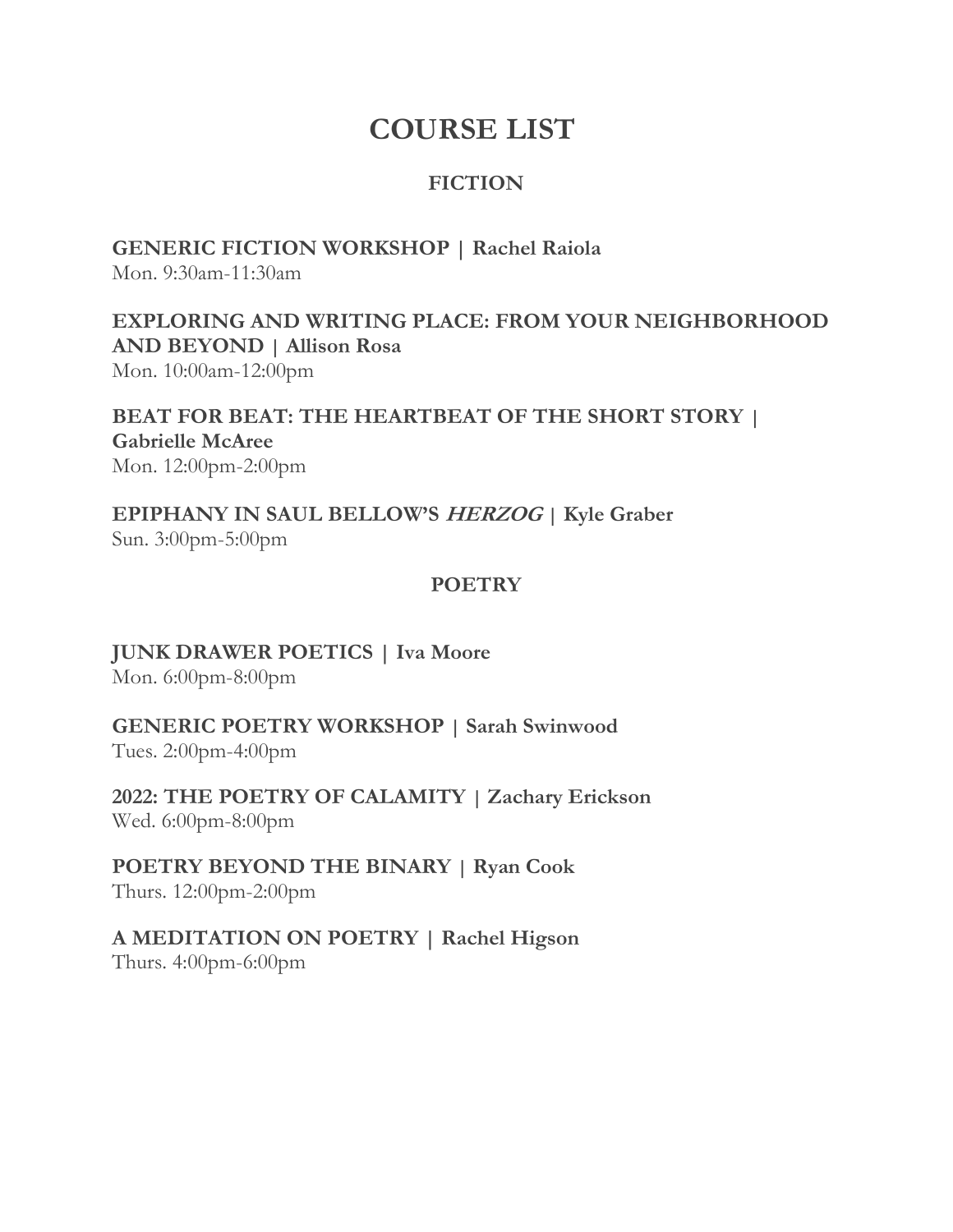### **NONFICTION**

**GENERIC NONFICTION WORKSHOP | Stephanie Cuepo Wobby** Wed. 2:00pm-4:00pm

#### **CROSS-GENRE**

**WEEKLY THEMES | Frances Lindemann**

Tues. 2:00pm-4:00pm

**TRANSLATING BETWEEN FILM AND PROSE | Aamir Azhar** Fri. 4:00pm-6:00pm

**CHARTING THE TRANSCENDENT MOMENT | Luciana Siracusano** Sat. 3:00pm-5:00pm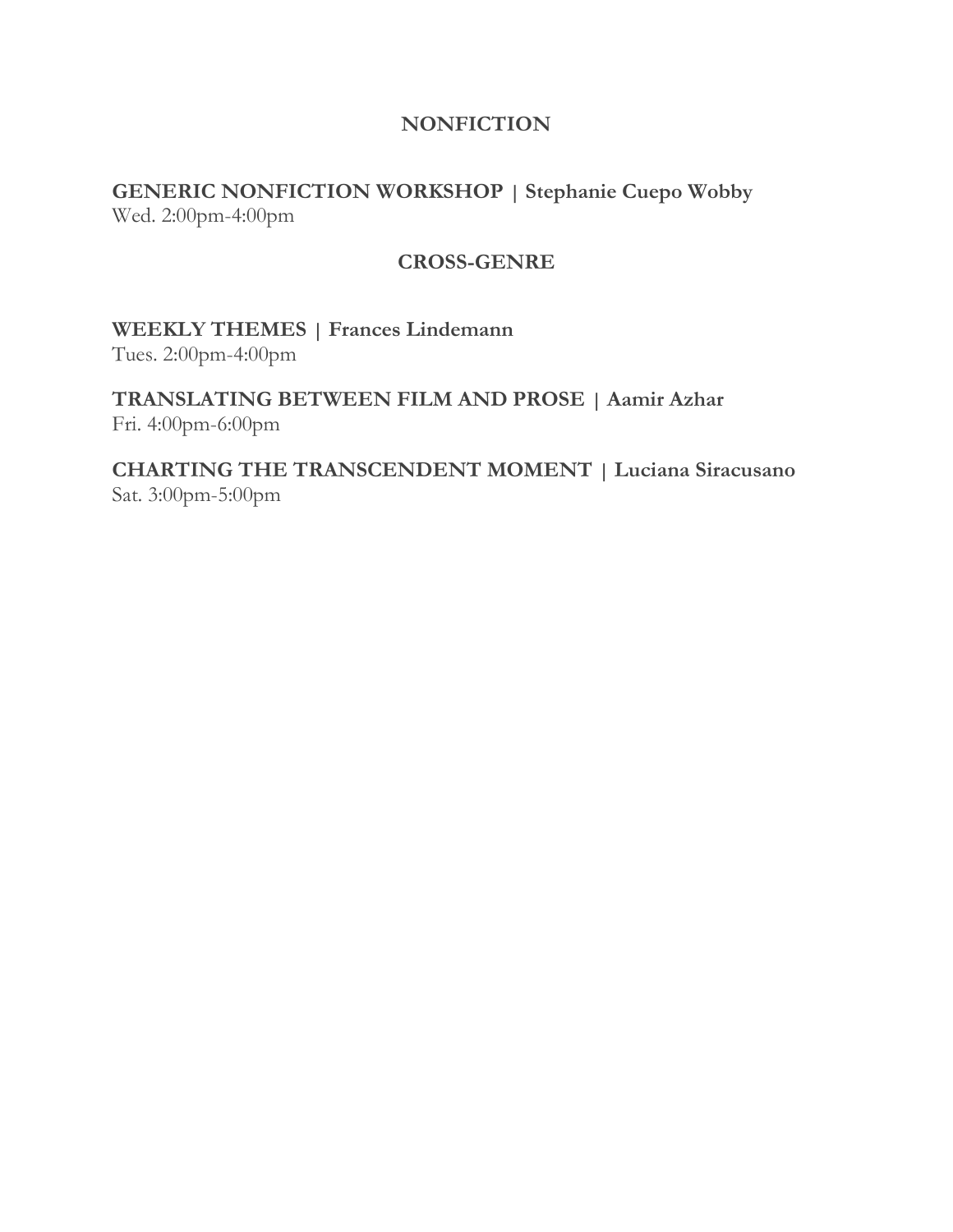# **FICTION**

**GENERIC FICTION WORKSHOP Rachel Raiola**

**Mon. 9:30am–11:30am Dates: March 21st—May 1st**

This workshop aims to create an engaging, generative space of exploration and experimentation for writers at all levels.

#### **EXPLORING & WRITING PLACE: FROM YOUR NEIGHBORHOOD AND BEYOND Allison Rosa**

#### **Mon. 10:00am-12:00pm Dates: March 21st—May 1st**

There's nothing like picking up a story that transports you to another time or place: especially when you've been stuck quarantining in the same 500-square-foot apartment. The awe that authors generate with a rich and immersive setting is often accompanied by questions on craft. How do you activate setting? How much exploration went into creating one? How do you write a setting you don't have access to, whether that's because you can't travel there right now, or because it doesn't exist, like a fantasy world or dystopia?

In this course, we will explore the question of how to activate setting in our own writing. Together, we will employ strategies for finding inspiration and creating setting through generative and sometimes unexpected means, including: analyses of short passages, mindful walking exercises, social media, real estate listings, and more. We will read short selections from writers such as George Saunders, Jean Rhys, Alice McDermott, and Kazuo Ishiguro, among others. We will discuss different ways in which authors immerse readers in new settings through imagery, sensory details, dialogue, character, and more. Through in-class writing prompts, students will have the opportunity to apply these strategies in writing their own settings.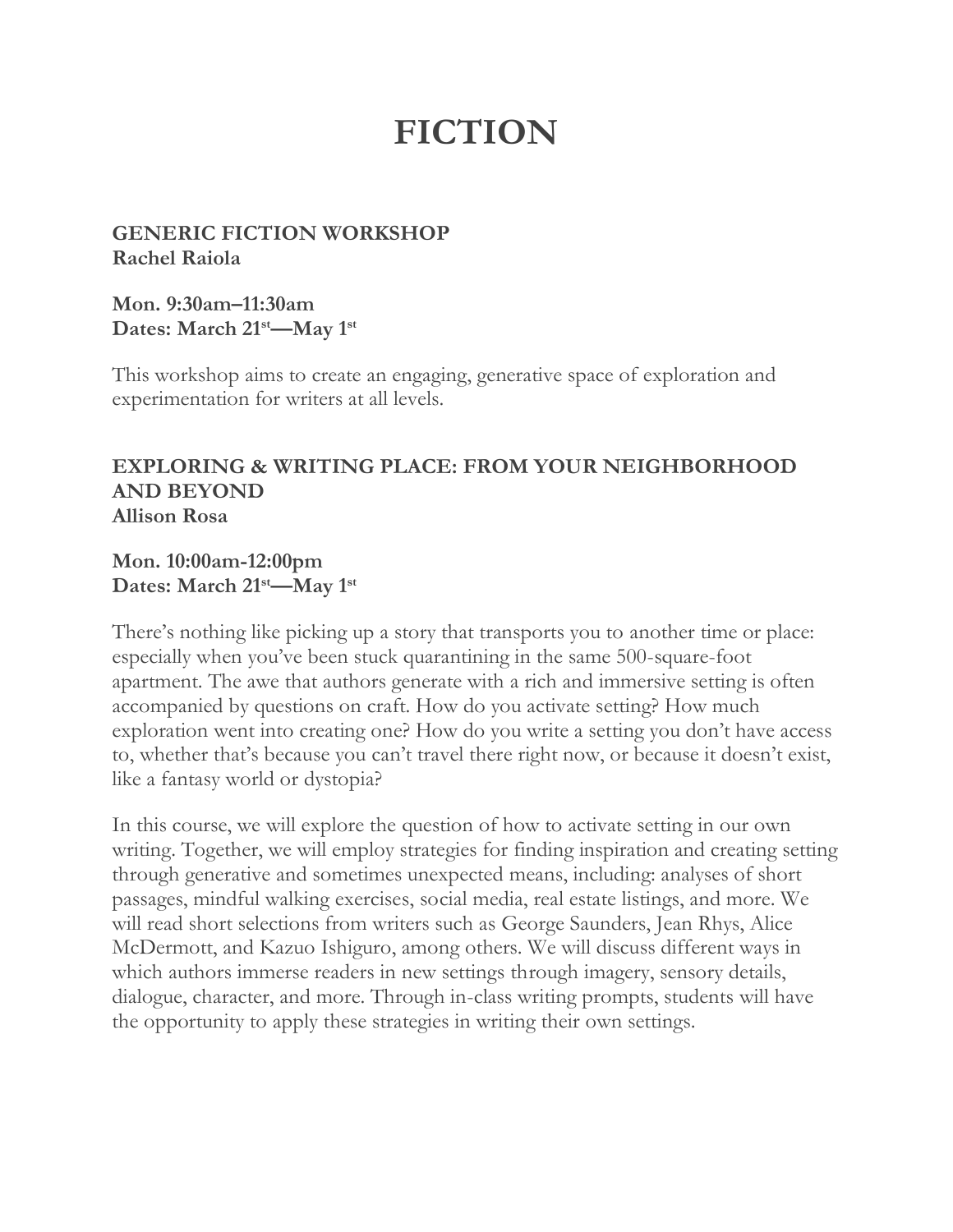## **BEAT FOR BEAT: THE HEARTBEAT OF THE SHORT STORY Gabrielle McAree**

#### **Mon. 12:00pm-2:00pm Dates: March 21st—May 1st**

In this six-session course, we will dive into the short story and dissect the mechanics of the character, structure, shape, and perspective and how they impact pacing. In the first half of each class, we will read and discuss excerpts from short stories. For the remainder of the class, students will be given a writing exercise in response to the readings. In the third week, students will have the opportunity to submit the beginning of a story, which they will develop over the next two weeks, for feedback.

Tick, tick, tick. What keeps a reader reading? How do we get from one beat to the next while maintaining control of the narrative and grounding the reader? What does pacing look like when a piece is one page, ten, twenty? How do character and dialogue function in shorter texts? How do we employ certain devices to satisfy expectations?

Readings will be provided in-class and may include excerpts from Ottessa Moshfegh, Amie Barrodale, Leopoldine Core, Miranda July, Emma Cline, Carmen Maria Machado, and Anthony Veasna So.

# **EPIPHANY IN SAUL BELLOW'S HERZOG Kyle Graber**

**Sun. 3:00pm–5:00pm Dates: March 21st—May 1st , no class on April 17th \*5 weeks!\***

A man is gumshoeing outside a house with a pistol tucked into his greatcoat. Beneath his feet crunch the pebbles of the driveway; above his head, stars hang in awesome silence. This man is Moses Herzog, a literary academic of good standing, who in the agony of his divorce has resolved to kill the man for whom his wife left him. But when he catches the homewrecker in the window, tenderly helping his daughter get ready for bed, Herzog's resolve breaks. He realizes that, like everything else in his scholastic, ivory-tower life, the gun is "nothing but a thought."

In this course we'll be talking about the nature of epiphany, both in fiction as well as in real life. Saul Bellow's *Herzog* will foreground our discussion. Why is it that Herzog's revelations throughout the book—and there are *many*—feel believably destined, instead of unnaturally shoehorned? How does Bellow set them up, execute them, and move on from them? When we aren't answering these and other related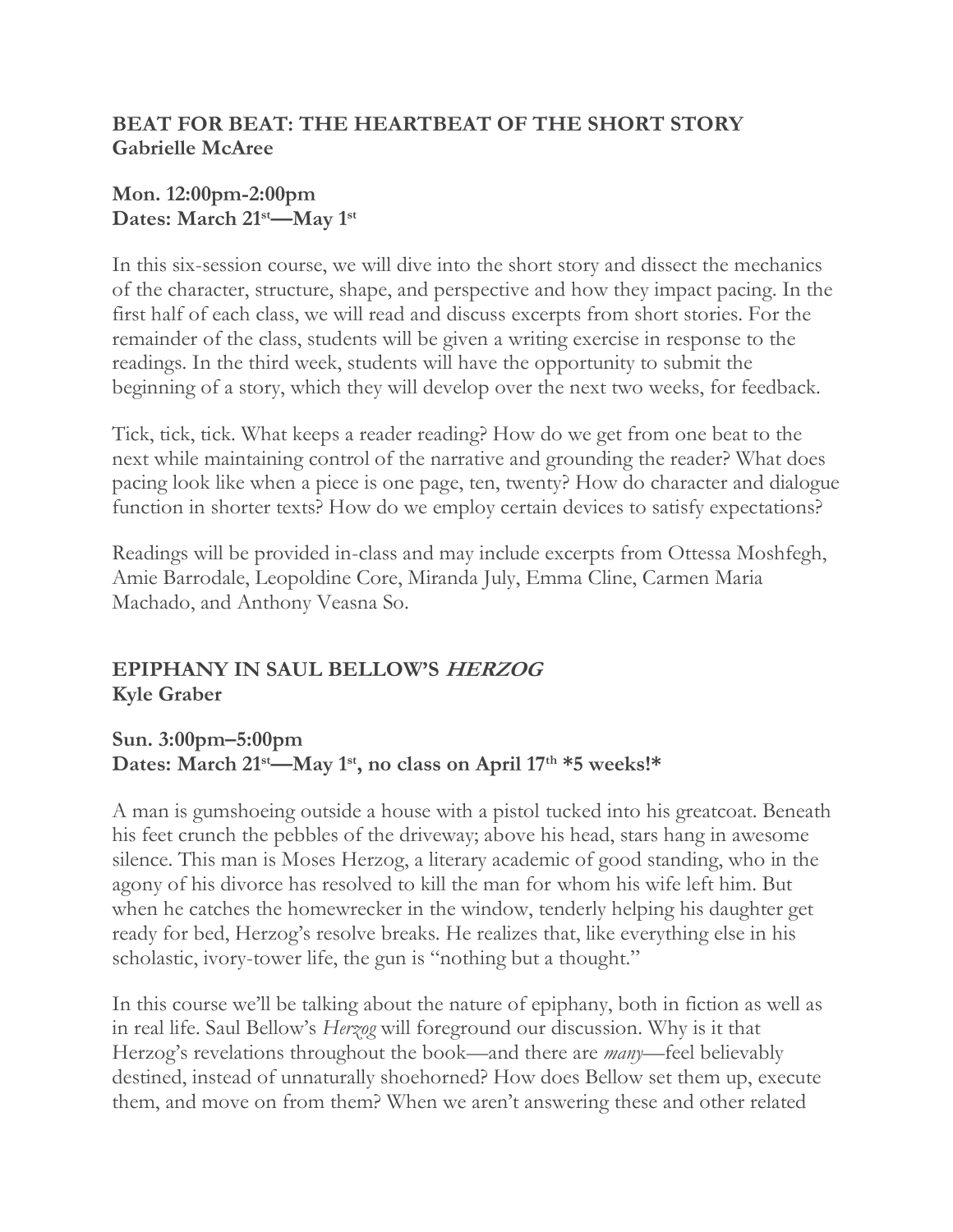questions, we'll be pouring revelations on the heads of our *own* characters, and offering up our work to the consideration of the class.

Passages from Herzog will be distributed and read aloud in class; writing assignments, also, will be fulfilled during class time.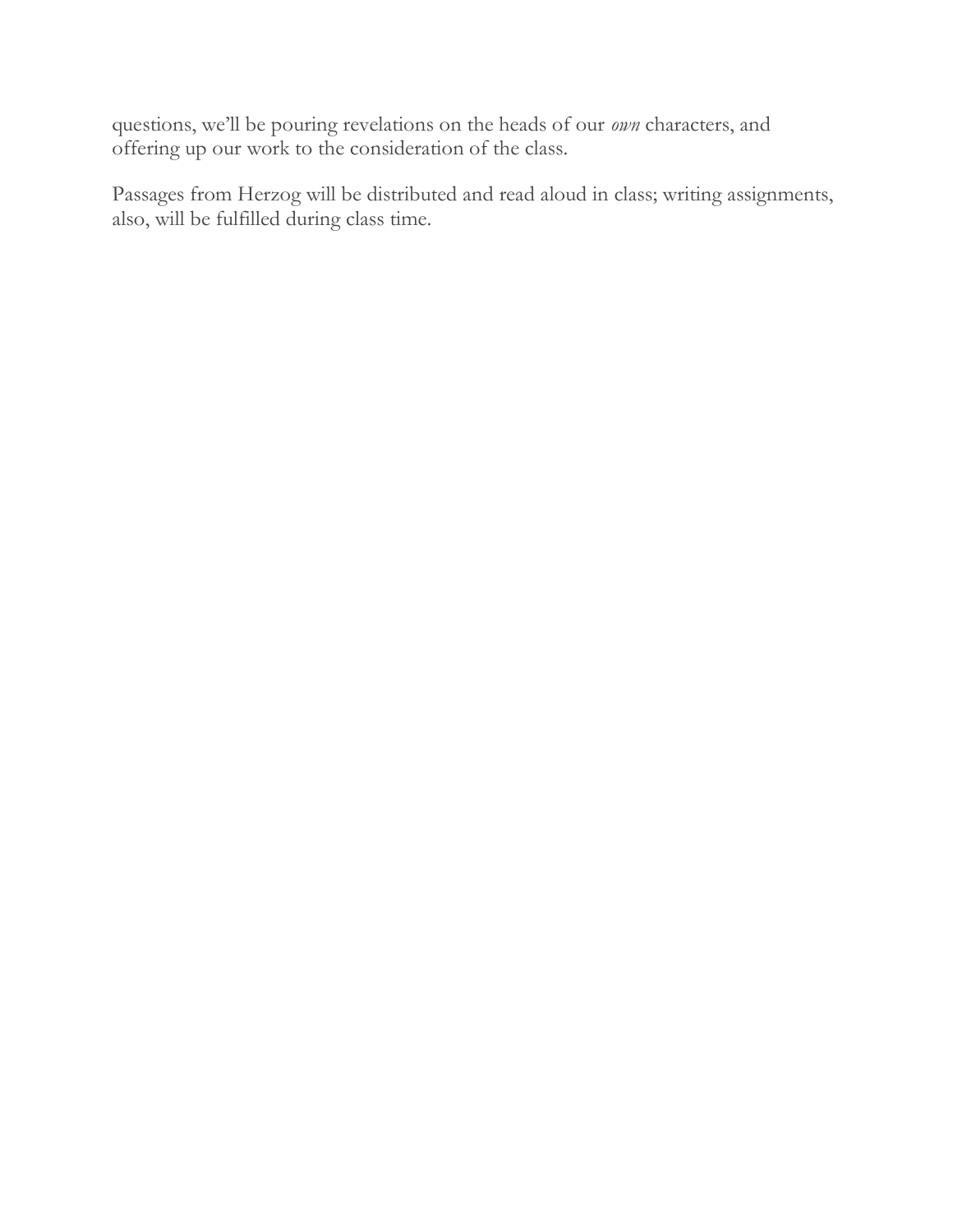# **POETRY**

#### **JUNK DRAWER POETICS Iva Moore**

#### **Mon. 6:00pm–8:00pm Dates: March 21st—May 1st**

Gertrude Stein wrote, "A seal and matches and a swan and ivy and a suit." In this part seminar, part writing studio, we will consider how objects are used to establish mood in poetry. Think about poems as closets, cabinets, exhibits, mood boards, and chambers: how do the objects contained within create intrigue? What does it mean to find a pistachio and a hammer in a hatbox?

By extracting, examining, and at times rearranging the nouns in writing by C.D. Wright, Chelsey Minnis, Harmony Holiday, John Ashbery, Molly Brodak, and David Berman, among others, we will get a better understanding of the noun as poetic tool. Each week we will read a modest group of poems by a variety of poets to discuss the aesthetic and poetic role of objects in their work.

The second half of each class will be treated as a writing studio. Students will be asked to bring a piece of in-process writing to share with the class. By identifying how nouns function in our work, we will discover new approaches to meaning making through imagery. We will revise poems toward the peculiar, embodied, and distinct.

#### **GENERIC POETRY WORKSHOP Sarah Swinwood**

#### **Tues. 2:00pm-4:00pm Dates: March 21st—May 1st**

This workshop aims to create an engaging, generative space of exploration and experimentation for writers at all levels.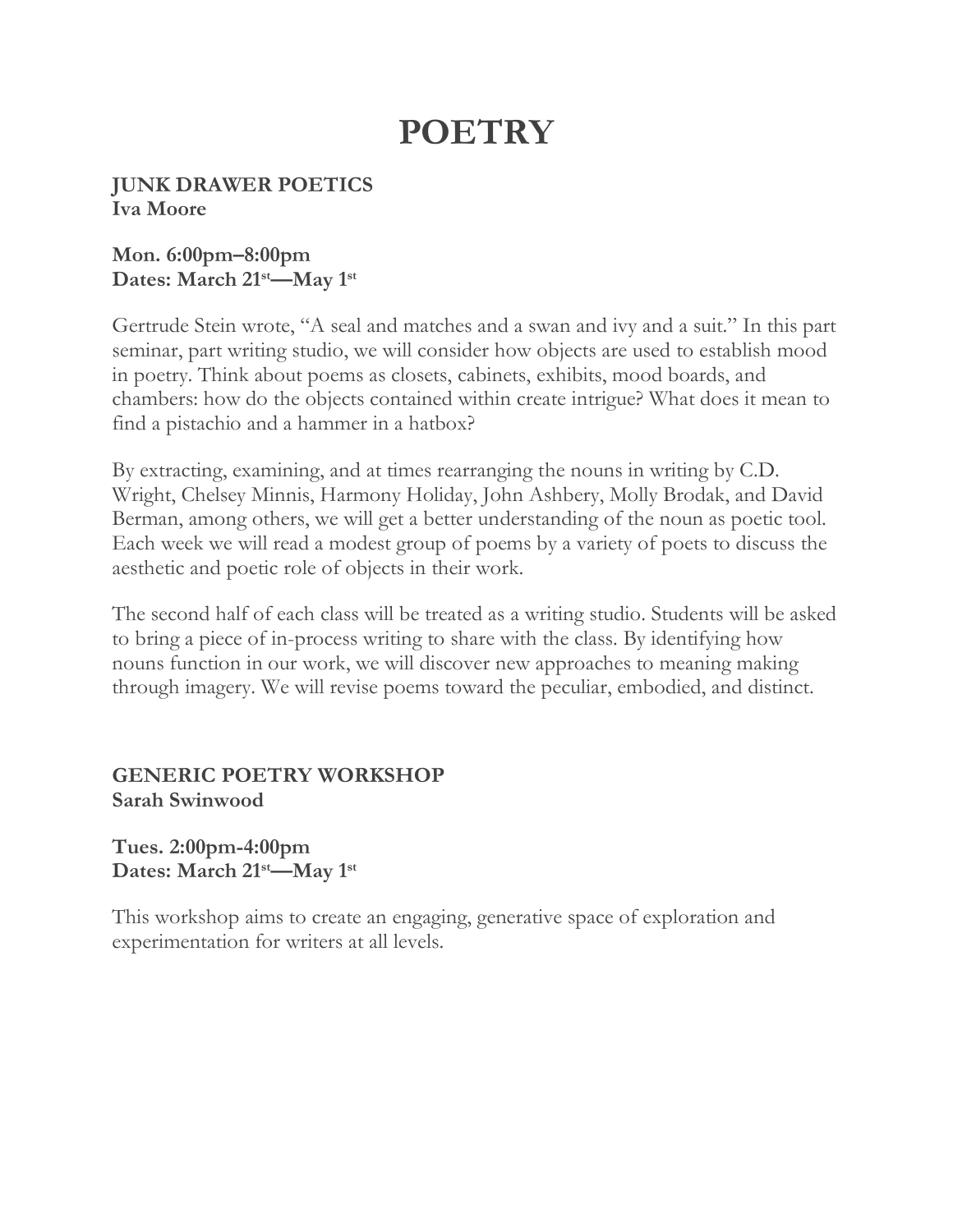### **2022: THE POETRY OF CALAMITY Zachary Erickson**

**Wed. 6:00pm-8:00pm Dates: March 21st—May 1st**

Is this the promised end?

Or image of that horror?

—*King Lear* (5.3.263-264)

2022 is the centennial year of the poem that, for the  $20<sup>th</sup>$  century, was the poem of calamity: T.S. Eliot's *The Waste Land*. How relevant is this famous poem to our present sense of calamity, or lack thereof? What poets writing today are we reading to make sense of our current era? And how is our own work starting to deal with the odd bundle of emotions that we're tentatively calling The New Normal? In this course, students will discuss why, in their view, the pandemic (and calamity in general) is relevant to art.

Whether you know in your heart that Lord Byron has nothing on you, or you just want to get a taste for How Poetry Works, this course will be a pleasant investigation of how poetry, including our own, tries to build a new world out of the rubble.

This half-seminar and half-workshop will begin with a close look at *The Waste Land*  and a discussion of why people in 1922 thought that it "expressed the disillusionment of a generation"; this will culminate in a brief look at Eliot's *Four Quartets* and possible visions of rebirth. Then we will look at other poets, living and dead, who face disaster and attempt to rebuild. Finally, we will workshop our own poems and make some conclusions about "the poetry of calamity." Writing exercises will be interspersed throughout.

## **POETRY BEYOND THE BINARY Ryan Cook**

**Thurs. 12:00pm–2:00pm Dates: March 21st—May 1st**

Gender fluid snow aliens, a trans erasure of Dracula, shapeshifting smut set in the 90s, meteors having sex with people telepathically from light years away: if you related to or were intrigued by any of these, then you might be interested in poetry beyond the binary.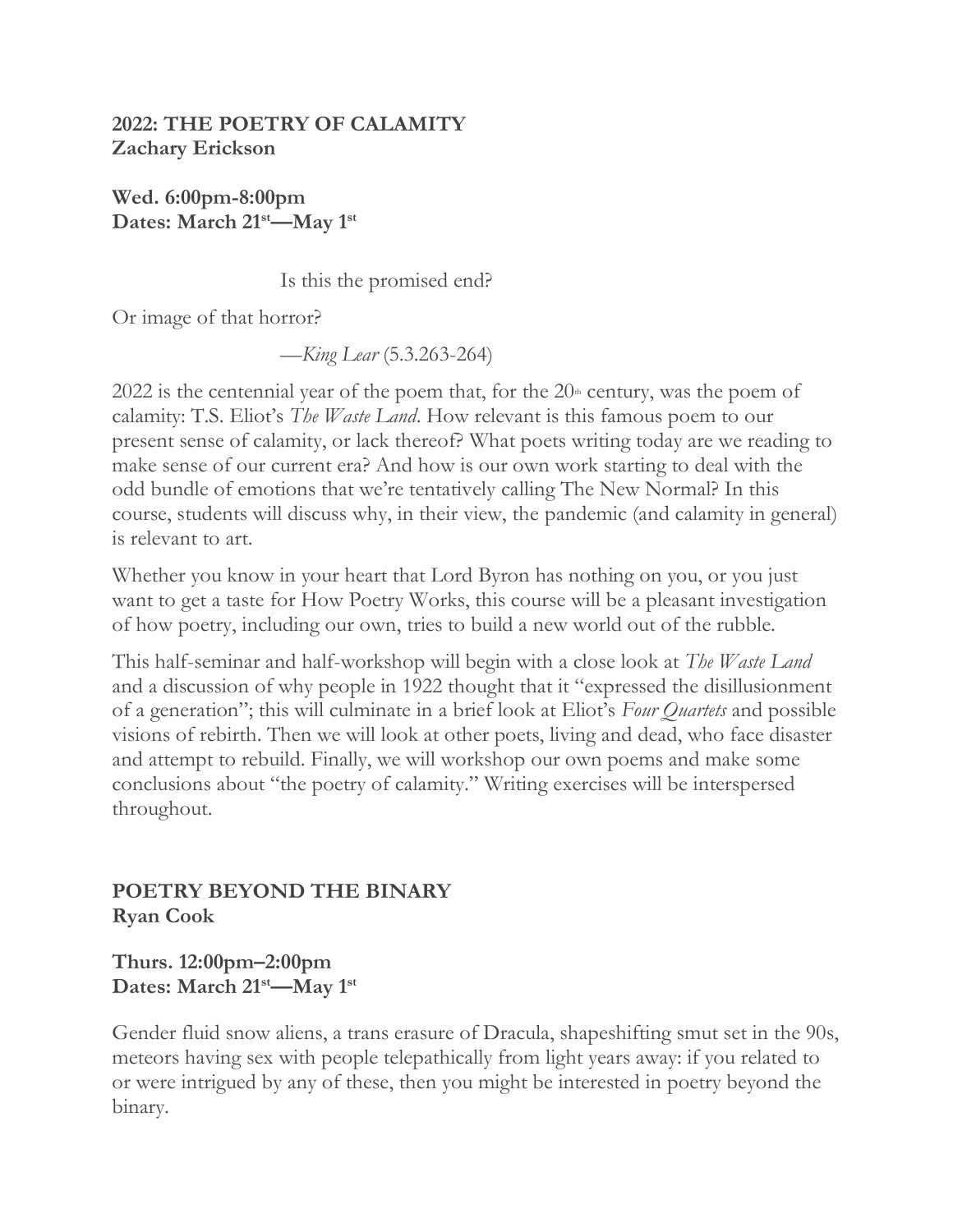In this class, we will talk about how different poetic forms have been used by writers cis and trans alike to explore gender experimentation, defiance, and risk. We will be examining excerpts from artists like Gertrude Stein, Ursula K. Le Guin, Claude Cahun, Chase Berggrun, Andrea Lawlor, CA Conrad, Never Angeline Nørth, and others.

This course will act as both a seminar and workshop, working through questions of gender with a weekly optional submission of poems and assignments alongside discussions about the link between gender and form. Writing assignments will be offered, and students will have the opportunity to workshop their poems. We will explode the binary, prying open all the gendered gunk that lies beneath the fingernail, and like the great ocean god Ea in the descent of Inanna myth, we will create ourselves a being not of gender, but of pure light.

## **A MEDITATION ON POETRY Rachel Higson**

**Thurs. 4:00pm–6:00pm Dates: March 21st—May 1st**

No matter the "happenings" themselves, we have more than enough presence in an hour of living to write a whole chapbook of poetry. We might not know it yet, but the water is already down there, waiting for us. It's just a matter of fine-tuning our awareness and emptying our buckets before casting them down. Our main goals of this course will be:

- Why meditate?
	- o We will stray into the scientific realm as we get to know why meditation has such a powerful effect on mental and physical health, work performance, creativity, and so on.
	- o Documentary: <u>Joy of Mind</u>
- We will read poetry by Rumi, Lao Tzu, Shakespeare, Emily Dickinson, Audre Lorde, Virginia Woolf, Toni Morrison, and the list goes on!
	- o We will also explore the art within various other genres including music, art, dance, etc. for inspiration.
- We will practice some meditation techniques in class to get you started.
- Then we will harness the productivity of clear-headedness by participating in some writing exercises.
	- o This course is exactly whatever you want to get out of it. There's no pressure to produce, share, or receive feedback, just opportunity.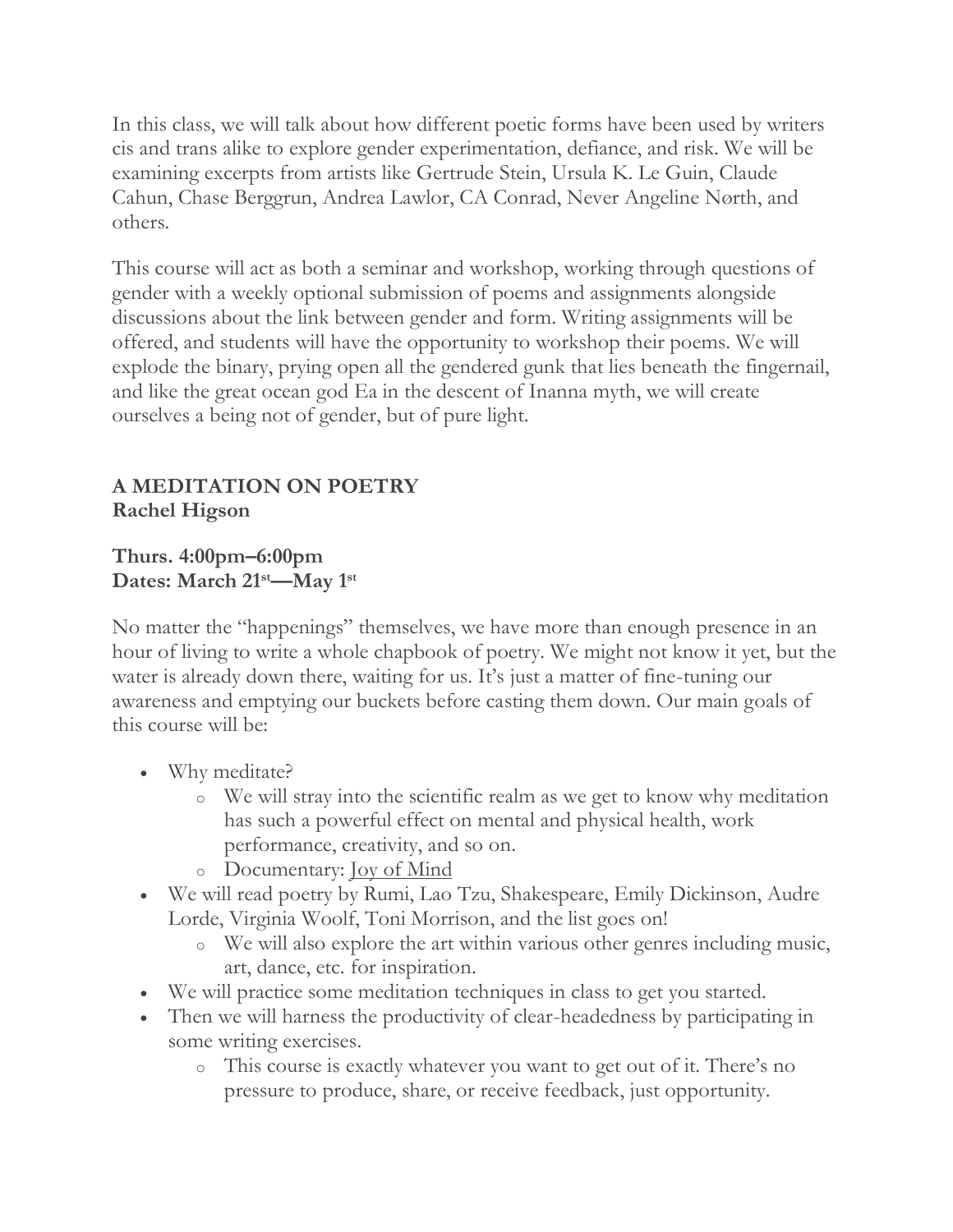Poetry in its deepest roots is exchange: a diffusion of ideas and energy. And we will learn to write beyond the mirror, accessing a poetic reservoir that exists somewhere below the mind chatter created by and creating the superficial world around us. Once we break through and reach our "edge-shaped core of darkness" as Virginia Woolf puts it in *Mrs. Dalloway*, we will discover or rather recover our infinite potential to appreciate nature, living, connection, and humanity. And write about it.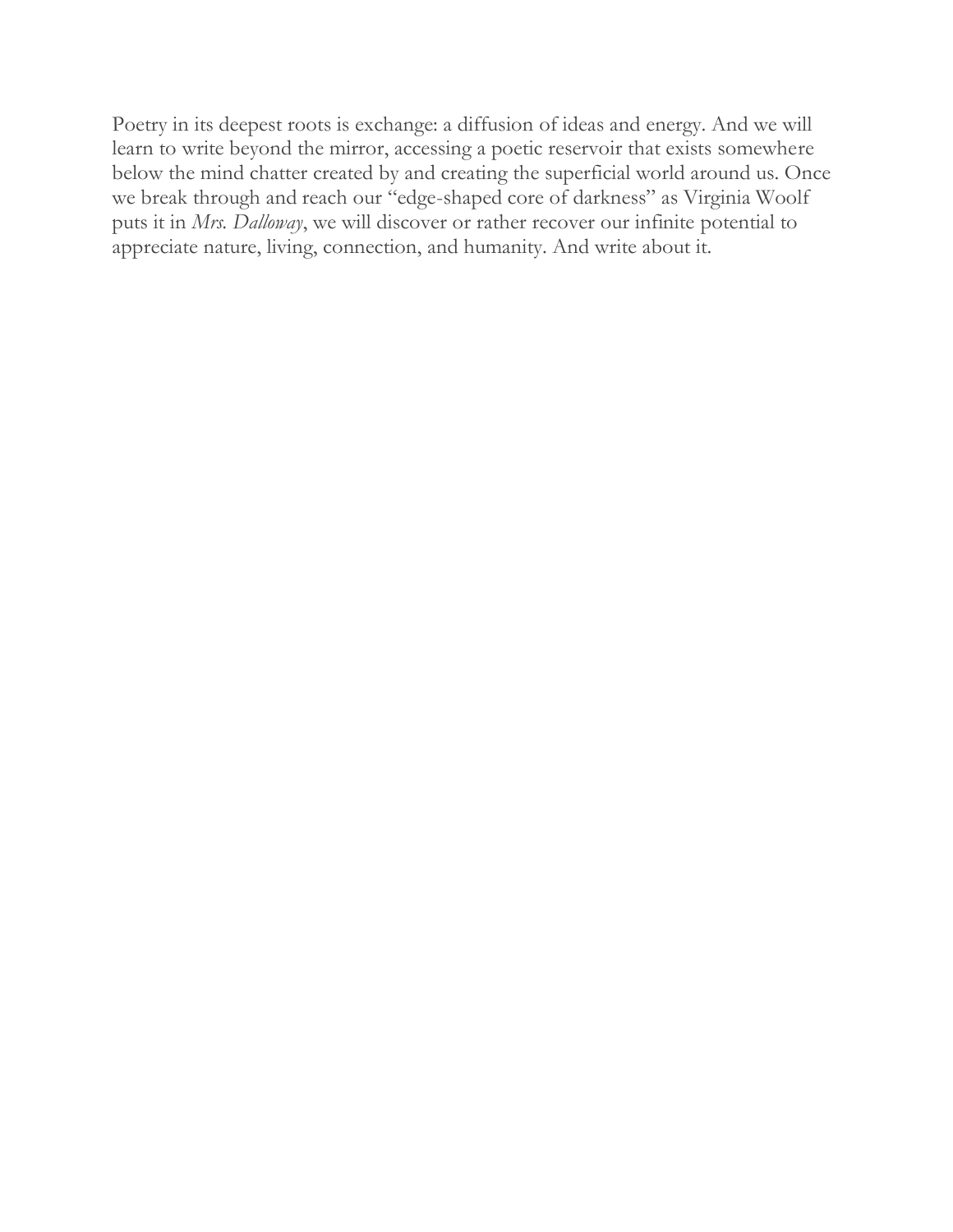# **NONFICTION**

## **GENERIC NONFICTION WORKSHOP Stephanie Cuepo Wobby**

**Wed. 2:00pm–4:00pm Dates: March 21st—May 1st**

This workshop aims to create an engaging, generative space of exploration and experimentation for writers at all levels.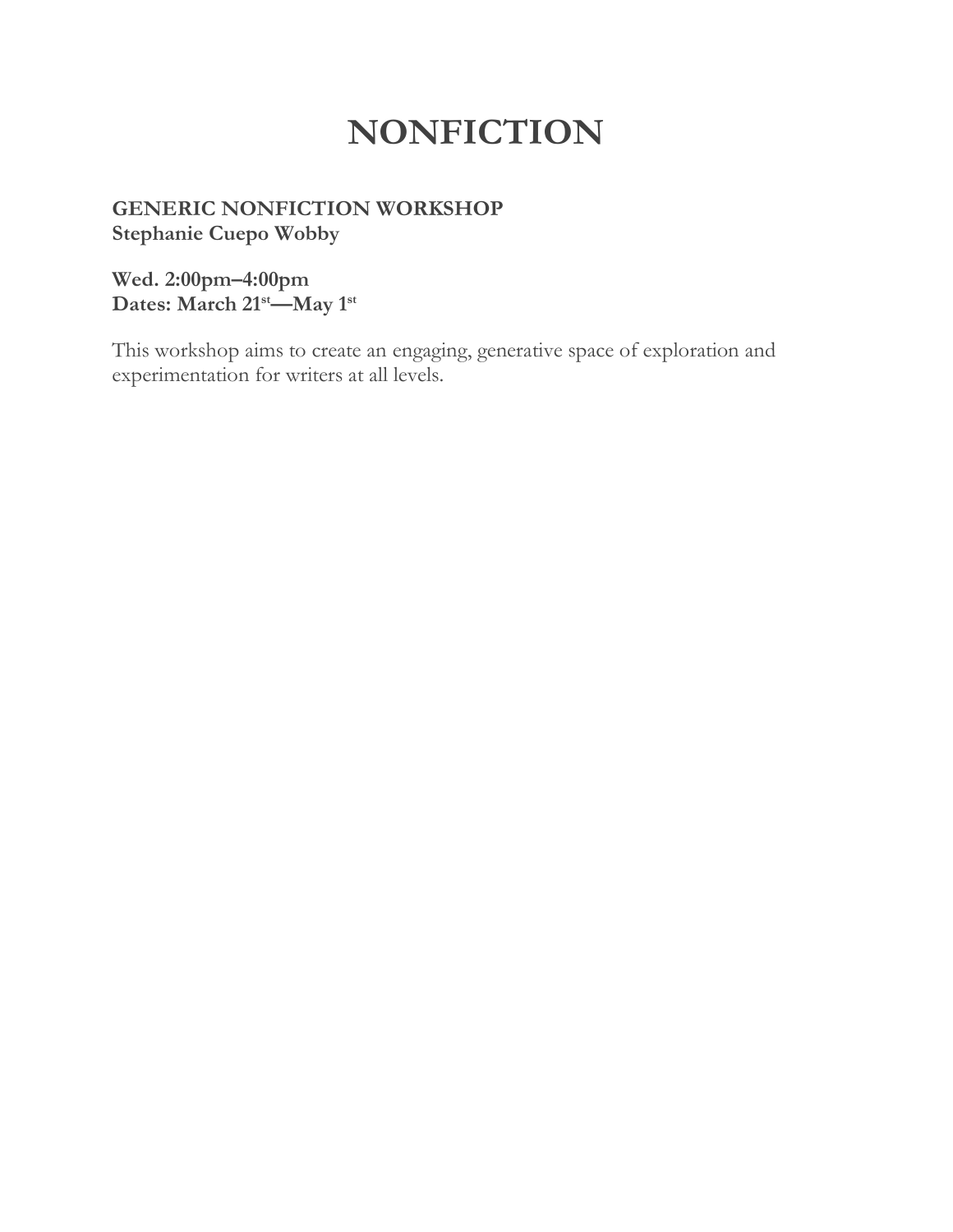# **CROSS-GENRE**

#### **WEEKLY THEMES Frances Lindemann**

#### **Tues. 2:00pm-4:00pm Dates: March 21st—May 1st**

"I was in no mood to write; it seemed impossible. Yet, when I had finished three pages, they were 'all right!'" – Katherine Mansfield's journals, January 1922

This course is premised on the notion that there is value in forcing oneself to write on a regular basis, even when it seems impossible; if not three pages like Mansfield, then at least one paragraph. After all, if half the battle of creative writing is finding inspiration, then surely the other half is committing to serious work. The course will be craft-based and focused on weekly writing exercises. Our primary goal is to demystify the creative process by framing great writing as a patchwork quilt of learned techniques that can be studied and replicated. Each class will begin with discussion of a particular aspect of craft—such as voice, setting, temporality, or character—and consideration of relevant passages drawn from writers such as Natalia Ginzburg, Lydia Davis, AM Homes, Kazuo Ishiguro, Andrė Aciman, Maurice Sendak, Isak Dinesen, Virginia Woolf and Marcel Proust. Students will then respond (in prose, fictional or not) to a set of writing prompts, utilizing the elements of craft discussed that day. We will workshop these paragraphs, and by the end of the semester students will leave class having produced a small body of their own work. We will also discuss the role of routine and methodology in our writing practices. There will be no assigned reading or writing outside the classroom, though students are welcome to revise their work before submitting. Students will also be asked to keep a diary of literary quotations that they find inspiring or instructive, to be shared with the group.

## **TRANSLATING BETWEEN FILM AND PROSE Aamir Azhar**

### **Fri. 4:00pm-6:00pm Dates: March 21st—May 1st, no class on April 15th \*5 weeks!\***

The green light in *The Great Gatsby* is famous for being fawned over by high school English teachers nationwide. The movie adaptation tries to pay homage to it by showing Gatsby basked in the light multiple times, and explaining its significance at the end with words from the novel on the screen. Yet something is lost; the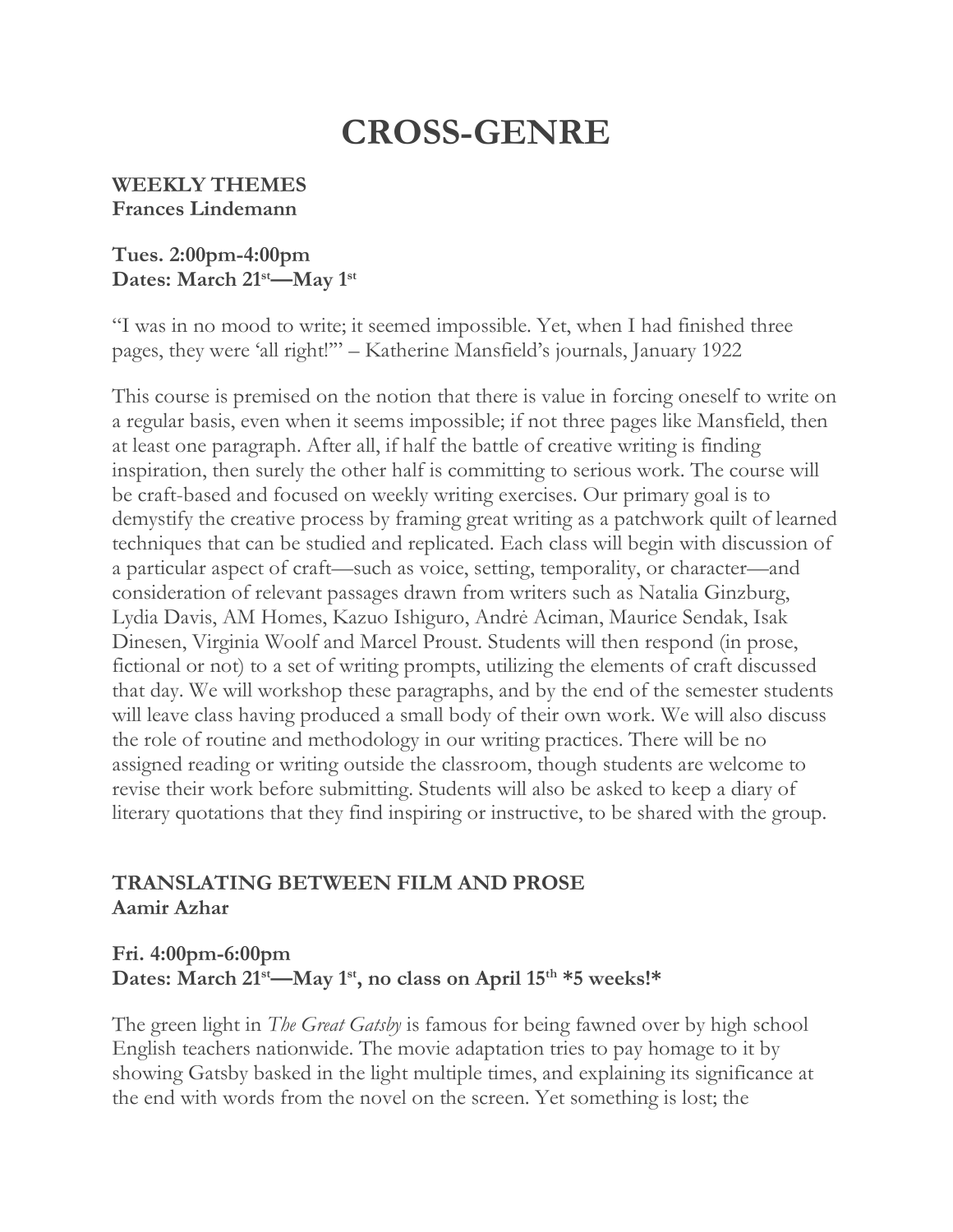dramatization of the movie diminishes the subtle beauty of the novel, which originally described this "single green light" as "minute and far away," an image only noticed in passing by the characters, originally.

This class explores the relationship between film and prose, what works in one that is less effective in the other, when adaptations (in either direction) are inspired and when they fall flat. We will talk about the image versus the word: how film has access to space and time, whereas prose exists primarily in time.

We will watch scenes from films like *Moonlight* and compare them to their screenplays, analyze successful and unsuccessful scenes from adaptations like *Gone Girl* and *The Great Gatsby*, as well as look at how iconic graphic novels like *Watchmen* utilize their medium to create a scene. We will also watch video essays on film and read excerpts from such authors as Proust, examining whether one can translate their prose into film. Students are encouraged to bring material from any medium to analyze how it uses its medium to achieve its ambition through craft. An optional final assignment will be to "translate" a scene from your favorite—or least favorite—film (or painting, or anything) to prose, or vice versa.

### **CHARTING THE TRANSCENDENT MOMENT Luciana Siracusano**

#### **Sat. 3:00pm–5:00pm Dates: March 21st–April 29th**

"I am someone who thinks and feels much more than is reasonable. And that is all." — Virginia Woolf

Certain moments in our lives reveal themselves as particularly poignant, present, or painful. These transcendent moments briefly pull back the curtain on the mundane world and draw us closer to the ecstatic nature of being. In this hybrid course (seminar and workshop), we will explore writing about life at its most intense, and examine what makes a moment sublime or sacred.

Each week we will consider a different emotional valence on the transcendent moment, such as madness, love, obsession, spiritual ascension, religious fervor, fear & paranoia, elation & rapture. We will engage with each week's emotional state through the lens of a different short form, such as poems, monologues, and dialogue scenes, to focus on the range that can exist even in one brief form. Generative writing will give students an opportunity to explore their own moments of being. Students will